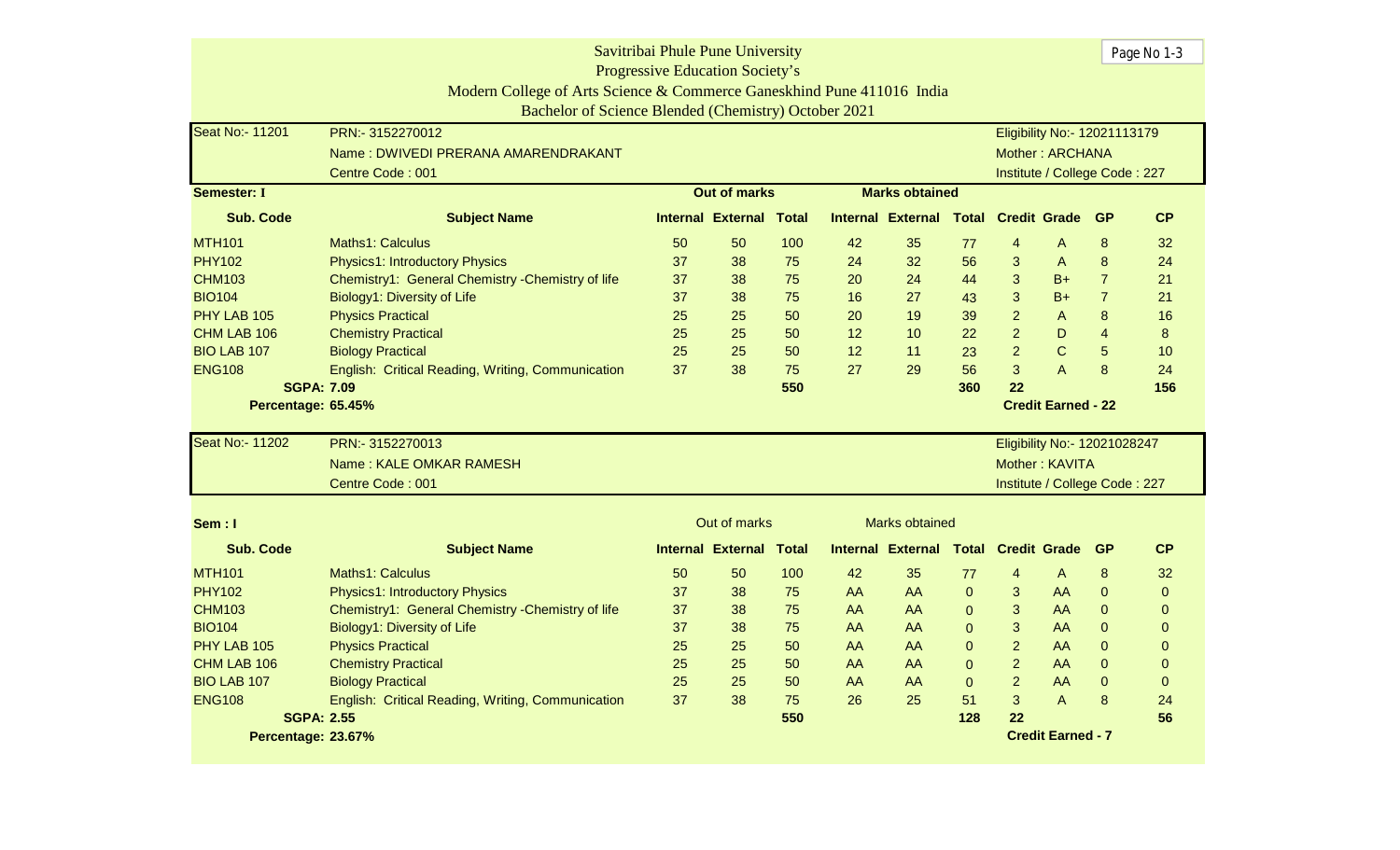| Savitribai Phule Pune University                                                                                                      |                                                                        |                                        |                                |              |    |                          |     |                           |                               |                  | Page No 2 - 3 |
|---------------------------------------------------------------------------------------------------------------------------------------|------------------------------------------------------------------------|----------------------------------------|--------------------------------|--------------|----|--------------------------|-----|---------------------------|-------------------------------|------------------|---------------|
|                                                                                                                                       |                                                                        | <b>Progressive Education Society's</b> |                                |              |    |                          |     |                           |                               |                  |               |
|                                                                                                                                       | Modern College of Arts Science & Commerce Ganeskhind Pune 411016 India |                                        |                                |              |    |                          |     |                           |                               |                  |               |
|                                                                                                                                       | Bachelor of Science Blended (Chemistry) October 2021                   |                                        |                                |              |    |                          |     |                           |                               |                  |               |
| Seat No:- 11203                                                                                                                       | PRN:- 3152270014                                                       |                                        |                                |              |    |                          |     |                           | Eligibility No:- 12021163472  |                  |               |
|                                                                                                                                       | Name: KATKAR SHUBHAM RAVINDRA                                          |                                        |                                |              |    |                          |     |                           | Mother: ANITA                 |                  |               |
|                                                                                                                                       | Centre Code: 001                                                       |                                        |                                |              |    |                          |     |                           | Institute / College Code: 227 |                  |               |
| Sem: I                                                                                                                                |                                                                        |                                        | Out of marks                   |              |    | <b>Marks obtained</b>    |     |                           |                               |                  |               |
| <b>Sub. Code</b>                                                                                                                      | <b>Subject Name</b>                                                    |                                        | <b>Internal External</b>       | <b>Total</b> |    | <b>Internal External</b> |     | <b>Total Credit Grade</b> |                               | <b>GP</b>        | CP            |
| <b>MTH101</b>                                                                                                                         | Maths1: Calculus                                                       | 50                                     | 50                             | 100          | 42 | 40                       | 82  | $\overline{4}$            | $A+$                          | $\boldsymbol{9}$ | 36            |
| <b>PHY102</b>                                                                                                                         | Physics1: Introductory Physics                                         | 37                                     | 38                             | 75           | 24 | 34                       | 58  | 3                         | A                             | 8                | 24            |
| <b>CHM103</b>                                                                                                                         | Chemistry1: General Chemistry - Chemistry of life                      | 37                                     | 38                             | 75           | 16 | 28                       | 44  | 3                         | $B+$                          | $\overline{7}$   | 21            |
| <b>BIO104</b>                                                                                                                         | Biology1: Diversity of Life                                            | 37                                     | 38                             | 75           | 22 | 28                       | 50  | 3                         | $B+$                          | $\overline{7}$   | 21            |
| PHY LAB 105                                                                                                                           | <b>Physics Practical</b>                                               | 25                                     | 25                             | 50           | 21 | 20                       | 41  | $\overline{a}$            | A+                            | 8                | 16            |
| CHM LAB 106                                                                                                                           | <b>Chemistry Practical</b>                                             | 25                                     | 25                             | 50           | 11 | 10                       | 21  | $\overline{2}$            | D                             | $\overline{4}$   | 8             |
| 25<br>$\overline{2}$<br>D<br>$\overline{4}$<br><b>BIO LAB 107</b><br><b>Biology Practical</b><br>25<br>50<br>11<br>10<br>21           |                                                                        |                                        |                                |              |    |                          |     |                           |                               |                  |               |
| $\overline{3}$<br><b>ENG108</b><br>37<br>38<br>75<br>30<br>33<br>$A+$<br>9<br>English: Critical Reading, Writing, Communication<br>63 |                                                                        |                                        |                                |              |    |                          |     |                           |                               |                  |               |
| <b>SGPA: 7.32</b>                                                                                                                     |                                                                        |                                        |                                | 550          |    |                          | 380 | 22                        |                               |                  | 161           |
| Percentage: 69.09%                                                                                                                    |                                                                        |                                        |                                |              |    |                          |     |                           | <b>Credit Earned - 22</b>     |                  |               |
| Seat No:- 11204                                                                                                                       | PRN:- 3152270015                                                       |                                        |                                |              |    |                          |     |                           | Eligibility No:-12021028249   |                  |               |
|                                                                                                                                       | Name: MORE KISHORI SHAMRAO                                             |                                        |                                |              |    |                          |     |                           | <b>Mother: VAISHALI</b>       |                  |               |
|                                                                                                                                       | Centre Code: 001                                                       |                                        |                                |              |    |                          |     |                           | Institute / College Code: 227 |                  |               |
| Sem : I                                                                                                                               |                                                                        |                                        | <b>Out of marks</b>            |              |    | <b>Marks obtained</b>    |     |                           |                               |                  |               |
| <b>Sub. Code</b>                                                                                                                      | <b>Subject Name</b>                                                    |                                        | <b>Internal External Total</b> |              |    | <b>Internal External</b> |     | <b>Total Credit Grade</b> |                               | <b>GP</b>        | CP            |
| <b>MTH101</b>                                                                                                                         | Maths1: Calculus                                                       | 50                                     | 50                             | 100          | 49 | 36                       | 85  | $\overline{4}$            | $A+$                          | $9\,$            | 36            |
| <b>PHY102</b>                                                                                                                         | <b>Physics1: Introductory Physics</b>                                  | 37                                     | 38                             | 75           | 36 | 33                       | 69  | 3                         | $\circ$                       | 10               | 30            |
| <b>CHM103</b>                                                                                                                         | Chemistry1: General Chemistry - Chemistry of life                      | 37                                     | 38                             | 75           | 27 | 22                       | 49  | 3                         | $B+$                          | $\overline{7}$   | 21            |
| <b>BIO104</b>                                                                                                                         | Biology1: Diversity of Life                                            | 37                                     | 38                             | 75           | 18 | 31                       | 49  | 3                         | $B+$                          | $\overline{7}$   | 21            |
| PHY LAB 105                                                                                                                           | <b>Physics Practical</b>                                               | 25                                     | 25                             | 50           | 23 | 22                       | 45  | $\overline{2}$            | $\circ$                       | 10               | 20            |
| CHM LAB 106                                                                                                                           | <b>Chemistry Practical</b>                                             | 25                                     | 25                             | 50           | 18 | 15                       | 33  | $\overline{2}$            | $B+$                          | $\overline{7}$   | 14            |
| BIO LAB 107                                                                                                                           | <b>Biology Practical</b>                                               | 25                                     | 25                             | 50           | 15 | 14                       | 29  | $\overline{2}$            | $B+$                          | $\overline{7}$   | 14            |
| <b>ENG108</b>                                                                                                                         | English: Critical Reading, Writing, Communication                      | 37                                     | 38                             | 75           | 26 | 30                       | 56  | $\overline{3}$            | $\mathsf A$                   | 8                | 24            |
| <b>SGPA: 8.18</b>                                                                                                                     |                                                                        |                                        |                                | 550          |    |                          | 415 | 22                        |                               |                  | 180           |
|                                                                                                                                       |                                                                        |                                        |                                |              |    |                          |     |                           |                               |                  |               |
| Percentage: 75.45%                                                                                                                    |                                                                        |                                        |                                |              |    |                          |     |                           | <b>Credit Earned - 22</b>     |                  |               |
| GR4-A                                                                                                                                 | <b>Extension Activity Participation</b>                                |                                        |                                |              |    |                          |     |                           | $A+$                          |                  |               |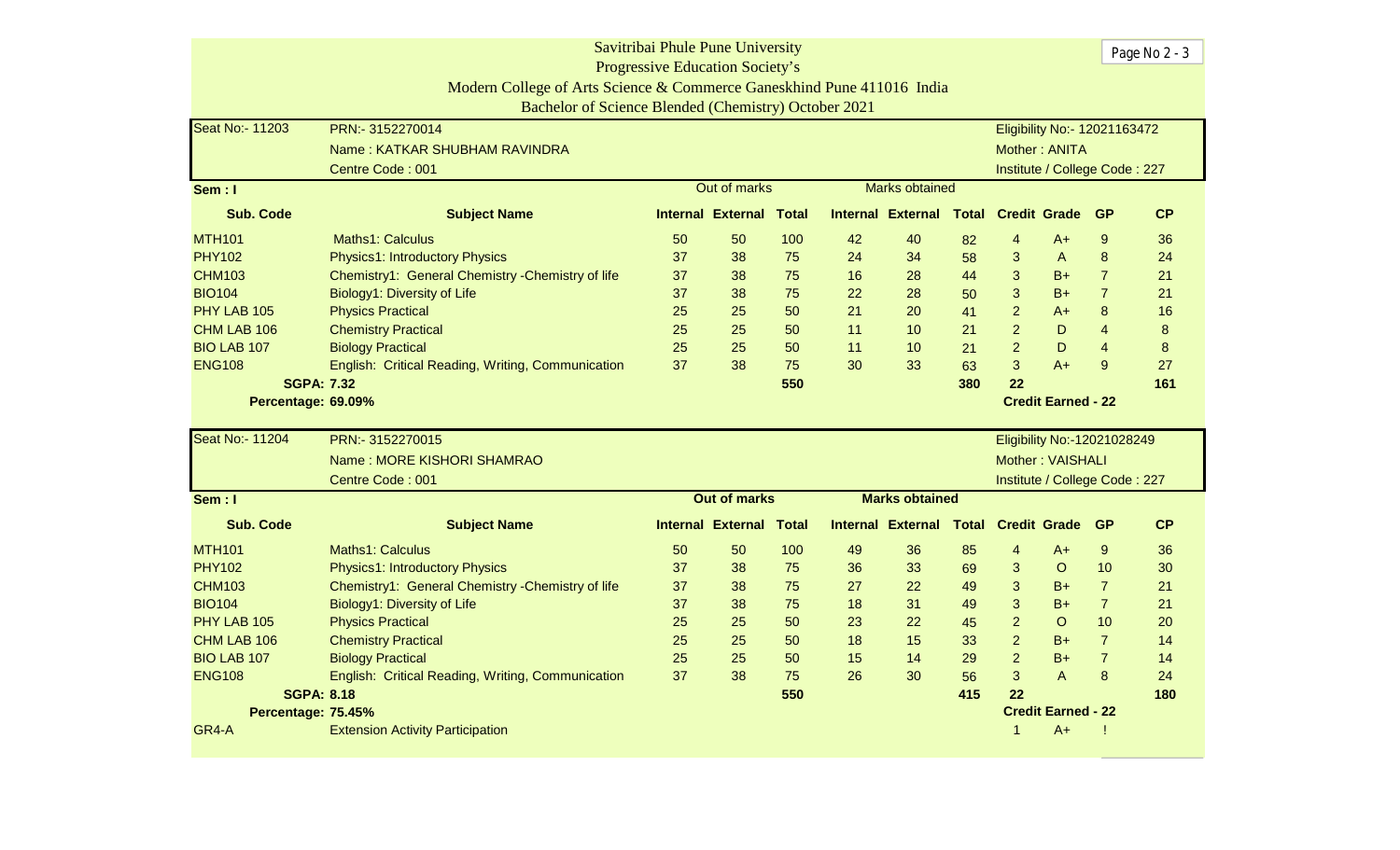| Savitribai Phule Pune University |                                                                        |    |                                        |              |    |                          |              |                |                               |                  | Page No 3-3                   |  |  |
|----------------------------------|------------------------------------------------------------------------|----|----------------------------------------|--------------|----|--------------------------|--------------|----------------|-------------------------------|------------------|-------------------------------|--|--|
|                                  |                                                                        |    | <b>Progressive Education Society's</b> |              |    |                          |              |                |                               |                  |                               |  |  |
|                                  | Modern College of Arts Science & Commerce Ganeskhind Pune 411016 India |    |                                        |              |    |                          |              |                |                               |                  |                               |  |  |
|                                  | Bachelor of Science Blended (Chemistry) October 2021                   |    |                                        |              |    |                          |              |                |                               |                  |                               |  |  |
| <b>Seat No:- 11205</b>           | PRN:-3152270016                                                        |    |                                        |              |    |                          |              |                | Eligibility No:- 12021028251  |                  |                               |  |  |
|                                  | Name: RAK ANIKET SOMNATH                                               |    |                                        |              |    |                          |              |                | Mother: ANITA                 |                  |                               |  |  |
|                                  | Centre Code: 001                                                       |    |                                        |              |    |                          |              |                | Institute / College Code: 227 |                  |                               |  |  |
| Sem : I                          |                                                                        |    | <b>Out of marks</b>                    |              |    | <b>Marks obtained</b>    |              |                |                               |                  |                               |  |  |
| <b>Sub. Code</b>                 | <b>Subject Name</b>                                                    |    | <b>Internal External</b>               | <b>Total</b> |    | <b>Internal External</b> | <b>Total</b> |                | <b>Credit Grade</b>           | <b>GP</b>        | CP                            |  |  |
| <b>MTH101</b>                    | <b>Maths1: Calculus</b>                                                | 50 | 50                                     | 100          | 49 | 37                       | 86           | 4              | A+                            | 9                | 36                            |  |  |
| <b>PHY102</b>                    | <b>Physics1: Introductory Physics</b>                                  | 37 | 38                                     | 75           | 36 | 31                       | 67           | 3              | $A+$                          | 9                | 27                            |  |  |
| <b>CHM103</b>                    | Chemistry1: General Chemistry - Chemistry of life                      | 37 | 38                                     | 75           | 29 | 31                       | 60           | 3              | $A+$                          | 9                | 27                            |  |  |
| <b>BIO104</b>                    | Biology1: Diversity of Life                                            | 37 | 38                                     | 75           | 29 | 35                       | 64           | $\mathbf{3}$   | $A+$                          | $\boldsymbol{9}$ | 27                            |  |  |
| PHY LAB 105                      | <b>Physics Practical</b>                                               | 25 | 25                                     | 50           | 24 | 23                       | 47           | $\overline{2}$ | $\circ$                       | 10               | 20                            |  |  |
| CHM LAB 106                      | <b>Chemistry Practical</b>                                             | 25 | 25                                     | 50           | 20 | 18                       | 38           | $\overline{a}$ | A                             | $\overline{7}$   | 14                            |  |  |
| <b>BIO LAB 107</b>               | <b>Biology Practical</b>                                               | 25 | 25                                     | 50           | 20 | 17                       | 37           | $\overline{2}$ | A                             | $\overline{7}$   | 14                            |  |  |
| <b>ENG108</b>                    | English: Critical Reading, Writing, Communication                      | 37 | 38                                     | 75           | 33 | 35                       | 68           | 3              | $\circ$                       | 10               | 30                            |  |  |
| <b>SGPA: 8.86</b>                |                                                                        |    |                                        | 550          |    |                          | 467          | 22             |                               |                  | 195                           |  |  |
| Percentage: 84.91%               | <b>Credit Earned - 22</b>                                              |    |                                        |              |    |                          |              |                |                               |                  |                               |  |  |
| GR4-A                            | <b>Extension Activity Participation</b>                                |    |                                        |              |    |                          |              | 1              | $A+$                          |                  |                               |  |  |
| GR6-A                            | Field Visit; Study Tour; Industrial Visit; Participation in            |    |                                        |              |    |                          |              | 1              | $\mathbf{o}$                  |                  |                               |  |  |
|                                  | <b>Curricular Cocurricular Competitions</b>                            |    |                                        |              |    |                          |              |                |                               |                  |                               |  |  |
| Seat No:- 11206                  | PRN:- 3152270017                                                       |    |                                        |              |    |                          |              |                |                               |                  | Eligibility No:- 12021113180  |  |  |
|                                  | Name: UTTEKAR RUTUJA CHANDRAKANT                                       |    |                                        |              |    |                          |              |                | Mother: KOMAL                 |                  |                               |  |  |
|                                  | Centre Code: 001                                                       |    |                                        |              |    |                          |              |                |                               |                  | Institute / College Code: 227 |  |  |
| Sem : I                          |                                                                        |    | <b>Out of marks</b>                    |              |    | <b>Marks obtained</b>    |              |                |                               |                  |                               |  |  |
| <b>Sub. Code</b>                 | <b>Subject Name</b>                                                    |    | <b>Internal External</b>               | <b>Total</b> |    | <b>Internal External</b> | Total        |                | <b>Credit Grade</b>           | <b>GP</b>        | CP                            |  |  |
| <b>MTH101</b>                    | Maths1: Calculus                                                       | 50 | 50                                     | 100          | 45 | 39                       | 84           | 4              | $A+$                          | 9                | 36                            |  |  |
| <b>PHY102</b>                    | Physics1: Introductory Physics                                         | 37 | 38                                     | 75           | 36 | 29                       | 65           | 3              | $A+$                          | 9                | 27                            |  |  |
| <b>CHM103</b>                    | Chemistry1: General Chemistry - Chemistry of life                      | 37 | 38                                     | 75           | 17 | 25                       | 42           | 3              | $B+$                          | $\overline{7}$   | 21                            |  |  |
| <b>BIO104</b>                    | Biology1: Diversity of Life                                            | 37 | 38                                     | 75           | 20 | 31                       | 51           | 3              | $B+$                          | $\overline{7}$   | 21                            |  |  |
| PHY LAB 105                      | <b>Physics Practical</b>                                               | 25 | 25                                     | 50           | 22 | 22                       | 44           | 2              | $A+$                          | 9                | 18                            |  |  |
| CHM LAB 106                      | <b>Chemistry Practical</b>                                             | 25 | 25                                     | 50           | 16 | AA                       | 16           | $\overline{2}$ | AA                            | $\Omega$         | 0                             |  |  |
| <b>BIO LAB 107</b>               | <b>Biology Practical</b>                                               | 25 | 25                                     | 50           | 12 | 11                       | 23           | $\overline{2}$ | D                             | $\overline{4}$   | 8                             |  |  |
| <b>ENG108</b>                    | English: Critical Reading, Writing, Communication                      | 37 | 38                                     | 75           | 23 | 24                       | 47           | 3              | $B+$                          | $\overline{7}$   | 21                            |  |  |
| <b>SGPA: 6.91</b>                |                                                                        |    |                                        | 550          |    |                          | 372          | 22             |                               |                  | 152                           |  |  |
| Percentage: 67.64%               |                                                                        |    |                                        |              |    |                          |              |                | <b>Credit Earned - 20</b>     |                  |                               |  |  |
| GR4-A                            | <b>Cultutal Activiry Participation</b>                                 |    |                                        |              |    |                          |              | $\mathbf{1}$   | $\circ$                       |                  |                               |  |  |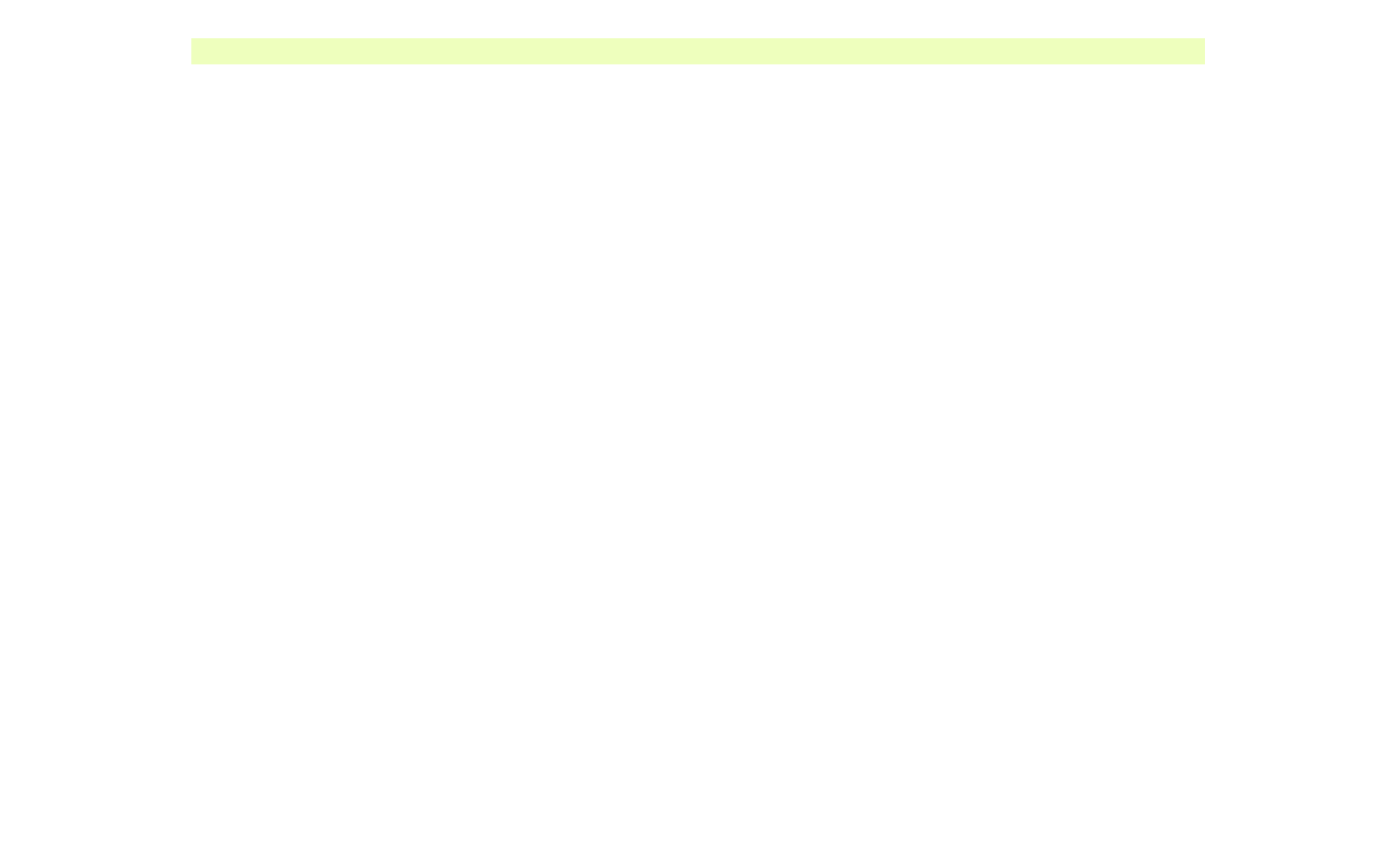| Savitribai Phule Pune University |                                                                        |                       |                                        |              |                 |                 |              |                |                                | Page No 1-5      |     |
|----------------------------------|------------------------------------------------------------------------|-----------------------|----------------------------------------|--------------|-----------------|-----------------|--------------|----------------|--------------------------------|------------------|-----|
|                                  |                                                                        |                       | <b>Progressive Education Society's</b> |              |                 |                 |              |                |                                |                  |     |
|                                  | Modern College of Arts Science & Commerce Ganeskhind Pune 411016 India |                       |                                        |              |                 |                 |              |                |                                |                  |     |
|                                  | Bachelor of Science Blended (Chemistry) October 2021                   |                       |                                        |              |                 |                 |              |                |                                |                  |     |
| <b>Seat No: 11211</b>            | PRN:- 315227007                                                        |                       |                                        |              |                 |                 |              |                | Eligibility No: :- 12020134145 |                  |     |
|                                  | Name: BHISE GARGI ANIL                                                 |                       |                                        |              |                 |                 |              | Mother: TRUPTI |                                |                  |     |
|                                  | Centre Code: 001                                                       |                       |                                        |              |                 |                 |              |                | Institute / College Code: 227  |                  |     |
| Sem : III                        |                                                                        | <b>Marks Obtained</b> |                                        |              |                 |                 |              |                |                                |                  |     |
| <b>Sub. Code</b>                 | <b>Subject Name</b>                                                    | <b>Internal</b>       | <b>External</b>                        | <b>Total</b> | <b>Internal</b> | <b>External</b> | <b>Total</b> | <b>Credit</b>  | <b>Grade</b>                   | <b>GP</b>        | CP  |
| <b>MTH 301</b>                   | Maths 3: Vector Calculus, and Probability and Statistics I             | 50                    | 50                                     | 100          | 46              | 38              | 84           | 4              | $A+$                           | $\boldsymbol{9}$ | 36  |
| <b>PHY 302</b>                   | Physics 3: Quantum mechanics and Thermodynamics                        | 37                    | 38                                     | 75           | 35              | 33              | 68           | 3              | $\circ$                        | 10               | 30  |
| <b>CHM 303</b>                   | <b>Chemistry 3: Reactions and Synthesis</b>                            | 37                    | 38                                     | 75           | 32              | 30              | 62           | 3              | $A+$                           | $\boldsymbol{9}$ | 27  |
| <b>BIO 304</b>                   | <b>Biology 3: Functional Biology</b>                                   | 37                    | 38                                     | 75           | 28              | 28              | 56           | 3              | $\mathsf{A}$                   | $\bf 8$          | 24  |
| PHY LAB 305                      | <b>Physics Practical</b>                                               | 25                    | 25                                     | 50           | 22              | 20              | 42           | $\overline{2}$ | $A+$                           | $\boldsymbol{9}$ | 18  |
| CHM LAB 306                      | <b>Chemistry Practical</b>                                             | 25                    | 25                                     | 50           | 23              | 22              | 45           | $\overline{2}$ | $\mathsf O$                    | 10               | 20  |
| <b>BIO LAB 307</b>               | <b>Biology Practical</b>                                               | 25                    | 25                                     | 50           | 20              | 19              | 39           | $\overline{2}$ | $\overline{A}$                 | $\bf{8}$         | 16  |
| <b>MICRO 308</b>                 | Medicinal Microbiology and Fermentation Technology                     | 37                    | 38                                     | 75           | 23              | 29              | 52           | 3              | $B+$                           | $\overline{7}$   | 21  |
| EVSB LAB 311                     | <b>Environmental Science II practical</b>                              | 25                    | 25                                     | 50           | 21              | 18              | 39           | $\overline{2}$ | $\overline{A}$                 | $\bf 8$          | 16  |
| <b>EVSB 312</b>                  | Environmental Sudies - I (UGC mandatory course)                        | 25                    | 25                                     | 50           | 20              | 19              | 39           | $\overline{2}$ | $\overline{A}$                 | 8                | 16  |
| <b>SGPA: 8.62</b>                |                                                                        |                       |                                        | 650          |                 |                 | 526          | 26             |                                |                  | 224 |
| Percentage: 80.92%               |                                                                        |                       |                                        |              |                 |                 |              |                | <b>Credit Earned - 26</b>      |                  |     |
| GR4-A                            | <b>Extension Activity Participation</b>                                |                       |                                        |              |                 |                 |              |                | $A+$                           |                  |     |
| GR7-A                            | <b>Scientific Survey; Social Survey</b>                                |                       |                                        |              |                 |                 |              | $\overline{2}$ | $A+$                           |                  |     |
|                                  | Field Visit; Study Tour; Industrial Visit; Particopat in Curricular    |                       |                                        |              |                 |                 |              |                |                                |                  |     |
| GR8-A                            | <b>Cocurricular competitions</b>                                       |                       |                                        |              |                 |                 |              |                | $\mathbf O$                    |                  |     |
|                                  | Online Certificate Courses /MOOc course/Career Advancement Course      |                       |                                        |              |                 |                 |              |                |                                |                  |     |
| GR9-A                            | Up to 04 Credits (Minimum 10 Hrs / Cerdit)                             |                       |                                        |              |                 |                 |              | $\overline{4}$ | A                              |                  |     |
|                                  |                                                                        |                       |                                        |              |                 |                 |              |                |                                |                  |     |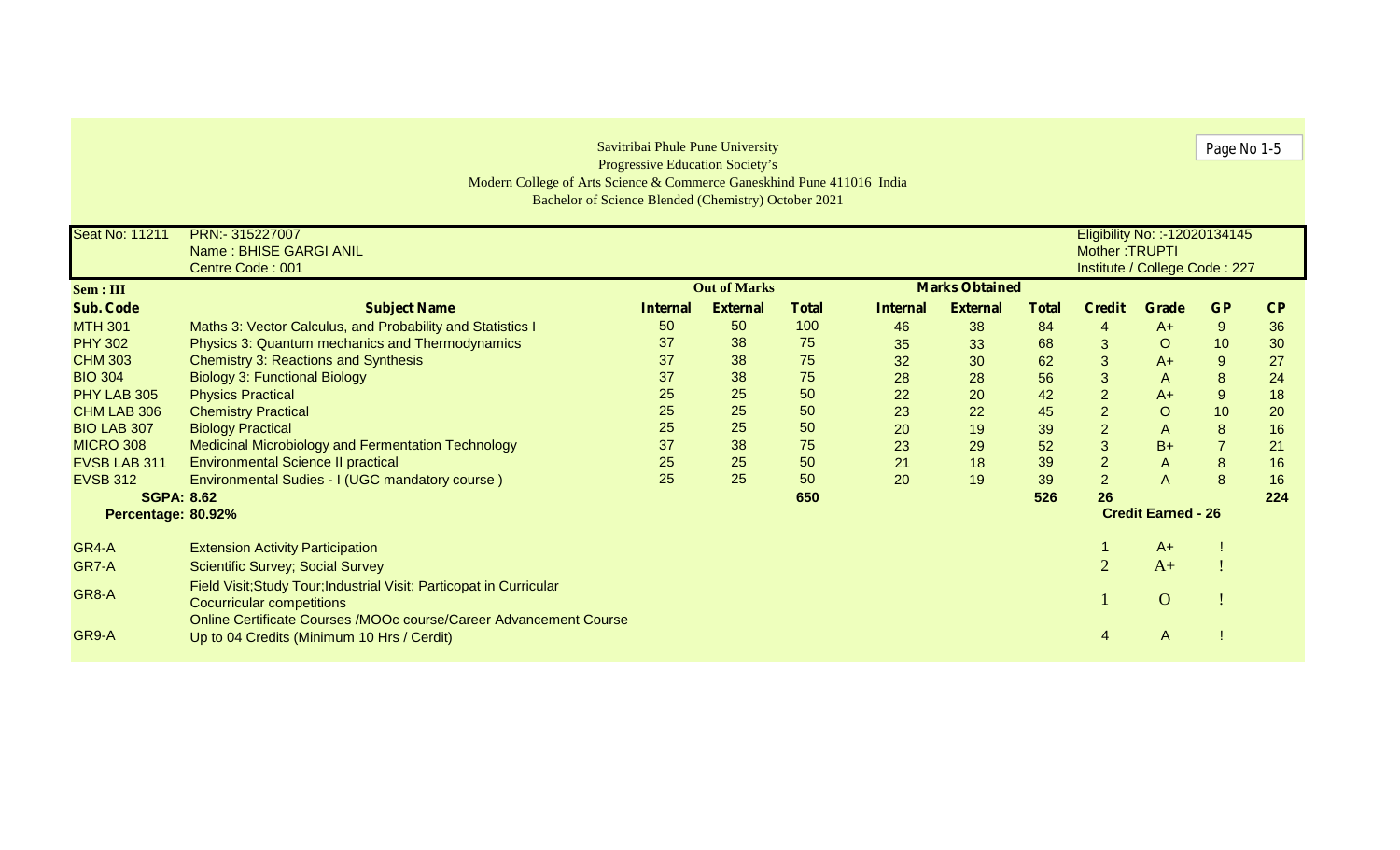|                     |                                                                        |                 | Savitribai Phule Pune University       |              |                 |                       |              |                |                                | Page No 2-5      |     |
|---------------------|------------------------------------------------------------------------|-----------------|----------------------------------------|--------------|-----------------|-----------------------|--------------|----------------|--------------------------------|------------------|-----|
|                     |                                                                        |                 | <b>Progressive Education Society's</b> |              |                 |                       |              |                |                                |                  |     |
|                     | Modern College of Arts Science & Commerce Ganeskhind Pune 411016 India |                 |                                        |              |                 |                       |              |                |                                |                  |     |
|                     | Bachelor of Science Blended (Chemistry) October 2021                   |                 |                                        |              |                 |                       |              |                |                                |                  |     |
| Seat No: 11212      | PRN:- 315227008                                                        |                 |                                        |              |                 |                       |              |                | Eligibility No: :- 12020134139 |                  |     |
|                     | Name: DHARMADHIKARI GAYATRI NISHIKANT                                  |                 |                                        |              |                 |                       |              |                | <b>Mother: MRUNALINI</b>       |                  |     |
|                     | Centre Code: 001                                                       |                 |                                        |              |                 |                       |              |                | Institute / College Code: 227  |                  |     |
| Sem : III           |                                                                        |                 | <b>Out of Marks</b>                    |              |                 | <b>Marks Obtained</b> |              |                |                                |                  |     |
| <b>Sub. Code</b>    | <b>Subject Name</b>                                                    | <b>Internal</b> | <b>External</b>                        | <b>Total</b> | <b>Internal</b> | <b>External</b>       | <b>Total</b> | <b>Credit</b>  | <b>Grade</b>                   | <b>GP</b>        | CP  |
| <b>MTH 301</b>      | Maths 3: Vector Calculus, and Probability and Statistics I             | 50              | 50                                     | 100          | 50              | 48                    | 98           | $\overline{4}$ | $\circ$                        | 10               | 40  |
| <b>PHY 302</b>      | Physics 3: Quantum mechanics and Thermodynamics                        | 37              | 38                                     | 75           | 35              | 35                    | 70           | 3              | $\circ$                        | 10               | 30  |
| <b>CHM 303</b>      | <b>Chemistry 3: Reactions and Synthesis</b>                            | 37              | 38                                     | 75           | 33              | 34                    | 67           | $\mathbf{3}$   | $A+$                           | 9                | 27  |
| <b>BIO 304</b>      | <b>Biology 3: Functional Biology</b>                                   | 37              | 38                                     | 75           | 30              | 35                    | 65           | $\mathbf{3}$   | $A+$                           | 9                | 27  |
| PHY LAB 305         | <b>Physics Practical</b>                                               | 25              | 25                                     | 50           | 24              | 23                    | 47           | $\overline{2}$ | $\circ$                        | 10               | 20  |
| CHM LAB 306         | <b>Chemistry Practical</b>                                             | 25              | 25                                     | 50           | 22              | 23                    | 45           | $\overline{2}$ | $\circ$                        | 10               | 20  |
| <b>BIO LAB 307</b>  | <b>Biology Practical</b>                                               | 25              | 25                                     | 50           | 22              | 22                    | 44           | $\overline{2}$ | $A+$                           | 9                | 18  |
| <b>MICRO 308</b>    | <b>Medicinal Microbiology and Fermentation Technology</b>              | 37              | 38                                     | 75           | 30              | 30                    | 60           | $\mathbf{3}$   | $A+$                           | $\boldsymbol{9}$ | 27  |
| <b>EVSB LAB 311</b> | <b>Environmental Science II practical</b>                              | 25              | 25                                     | 50           | 22              | 21                    | 43           | $\overline{2}$ | $A+$                           | $\boldsymbol{9}$ | 18  |
| <b>EVSB 312</b>     | Environmental Sudies - I (Theory & Practical)                          | 25              | 25                                     | 50           | 21              | 22                    | 43           | $\overline{2}$ | $A+$                           | 9                | 18  |
| <b>SGPA: 9.42</b>   |                                                                        |                 |                                        | 650          |                 |                       | 582          | 26             |                                |                  | 245 |
| Percentage: 89.54%  |                                                                        |                 |                                        |              |                 |                       |              |                | <b>Credit Earned - 26</b>      |                  |     |
| GR4-A               | <b>Extension Activity Participation</b>                                |                 |                                        |              |                 |                       |              |                | $A+$                           |                  |     |
| GR6-A               | Participation in Summer School/Programme; Short Term Course            |                 |                                        |              |                 |                       |              | 3              | $A+$                           |                  |     |
|                     | Field Visit; Study Tour; Industrial Visit; Participation in Curricular |                 |                                        |              |                 |                       |              |                |                                |                  |     |
| GR8-A               | <b>Cocurricular Competitions</b>                                       |                 |                                        |              |                 |                       |              |                | $\mathbf{O}$                   |                  |     |
|                     | Online Certificate Courses /MOOc course/Career Advancement Course      |                 |                                        |              |                 |                       |              |                |                                |                  |     |
| GR9-A               | Up to 04 Credits (Minimum 10 Hrs / Cerdit)                             |                 |                                        |              |                 |                       |              |                | $A+$                           |                  |     |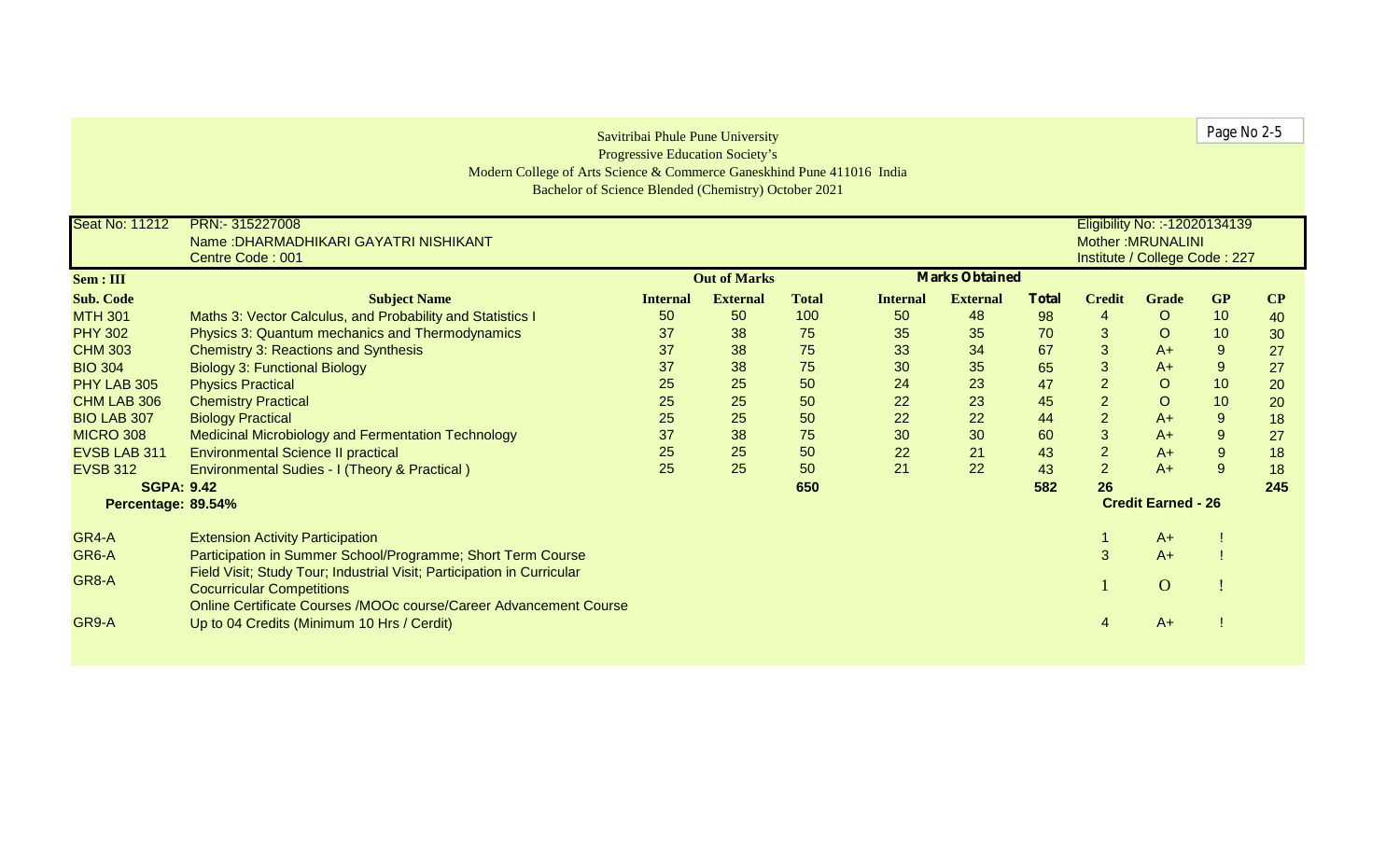|                       | Modern College of Arts Science & Commerce Ganeskhind Pune 411016 India<br>Bachelor of Science Blended (Chemistry) October 2021 |                 | Savitribai Phule Pune University<br><b>Progressive Education Society's</b> |              |                 |                       |              |                |                                | Page No 3-5    |     |
|-----------------------|--------------------------------------------------------------------------------------------------------------------------------|-----------------|----------------------------------------------------------------------------|--------------|-----------------|-----------------------|--------------|----------------|--------------------------------|----------------|-----|
| <b>Seat No: 11213</b> | PRN:- 315227009                                                                                                                |                 |                                                                            |              |                 |                       |              |                | Eligibility No: :- 12020134140 |                |     |
|                       | Name: KHAPRE OMKAR PADMANABH                                                                                                   |                 |                                                                            |              |                 |                       |              |                | Mother: PRAJAKTA               |                |     |
|                       | Centre Code: 001                                                                                                               |                 |                                                                            |              |                 |                       |              |                | Institute / College Code: 227  |                |     |
| Sem : III             |                                                                                                                                |                 | <b>Out of Marks</b>                                                        |              |                 | <b>Marks Obtained</b> |              |                |                                |                |     |
| <b>Sub. Code</b>      | <b>Subject Name</b>                                                                                                            | <b>Internal</b> | <b>External</b>                                                            | <b>Total</b> | <b>Internal</b> | <b>External</b>       | <b>Total</b> | <b>Credit</b>  | Grade                          | <b>GP</b>      | CP  |
| <b>MTH 301</b>        | Maths 3: Vector Calculus, and Probability and Statistics I                                                                     | 50              | 50                                                                         | 100          | 50              | 49                    | 99           | 4              | $\circ$                        | 10             | 40  |
| <b>PHY 302</b>        | Physics 3: Quantum mechanics and Thermodynamics                                                                                | 37              | 38                                                                         | 75           | 36              | 33                    | 69           | 3              | $\circ$                        | 10             | 30  |
| <b>CHM 303</b>        | <b>Chemistry 3: Reactions and Synthesis</b>                                                                                    | 37              | 38                                                                         | 75           | 34              | 35                    | 69           | 3              | $\circ$                        | 10             | 30  |
| <b>BIO 304</b>        | <b>Biology 3: Functional Biology</b>                                                                                           | 37              | 38                                                                         | 75           | 32              | 32                    | 64           | 3              | $A+$                           | 10             | 30  |
| PHY LAB 305           | <b>Physics Practical</b>                                                                                                       | 25              | 25                                                                         | 50           | 24              | 23                    | 47           | $\overline{2}$ | $\circ$                        | 10             | 20  |
| CHM LAB 306           | <b>Chemistry Practical</b>                                                                                                     | 25              | 25                                                                         | 50           | 24              | 24                    | 48           | $\overline{2}$ | $\circ$                        | 10             | 20  |
| <b>BIO LAB 307</b>    | <b>Biology Practical</b>                                                                                                       | 25              | 25                                                                         | 50           | 22              | 21                    | 43           | $\overline{2}$ | $A+$                           | 9              | 18  |
| <b>COMP308</b>        | Advanced 'C' and Python Programming                                                                                            | 37              | 38                                                                         | 75           | 36              | 37                    | 73           | 3              | $\circ$                        | 10             | 30  |
| <b>EVSB LAB 311</b>   | <b>Environmental Science II practical</b>                                                                                      | 25              | 25                                                                         | 50           | 21              | 21                    | 42           | $\overline{2}$ | $A+$                           | 9              | 18  |
| <b>EVSB 312</b>       | Environmental Sudies - I (UGC mandatory course)                                                                                | 25              | 25                                                                         | 50           | 22              | 21                    | 43           | 2 <sup>1</sup> | $A+$                           | 9              | 18  |
| <b>SGPA: 9.77</b>     |                                                                                                                                |                 |                                                                            | 650          |                 |                       | 597          | 26             |                                |                | 254 |
| Percentage: 91.85%    |                                                                                                                                |                 |                                                                            |              |                 |                       |              |                | <b>Credit Earned - 26</b>      |                |     |
| GR4-A                 | <b>Extension Activity Participation</b>                                                                                        |                 |                                                                            |              |                 |                       |              |                |                                | $A+$           |     |
| GR8-A                 | Field Visit; Study Tour; Industrial Visit; Participation in Curricular<br><b>Cocurricular Competitions</b>                     |                 |                                                                            |              |                 |                       |              |                |                                | $\overline{O}$ |     |
| GR9-A                 | Online Certificate Courses /MOOc course/Career Advancement Course<br>Up to 04 Credits (Minimum 10 Hrs / Cerdit)                |                 |                                                                            |              |                 |                       |              |                |                                | $A+$           |     |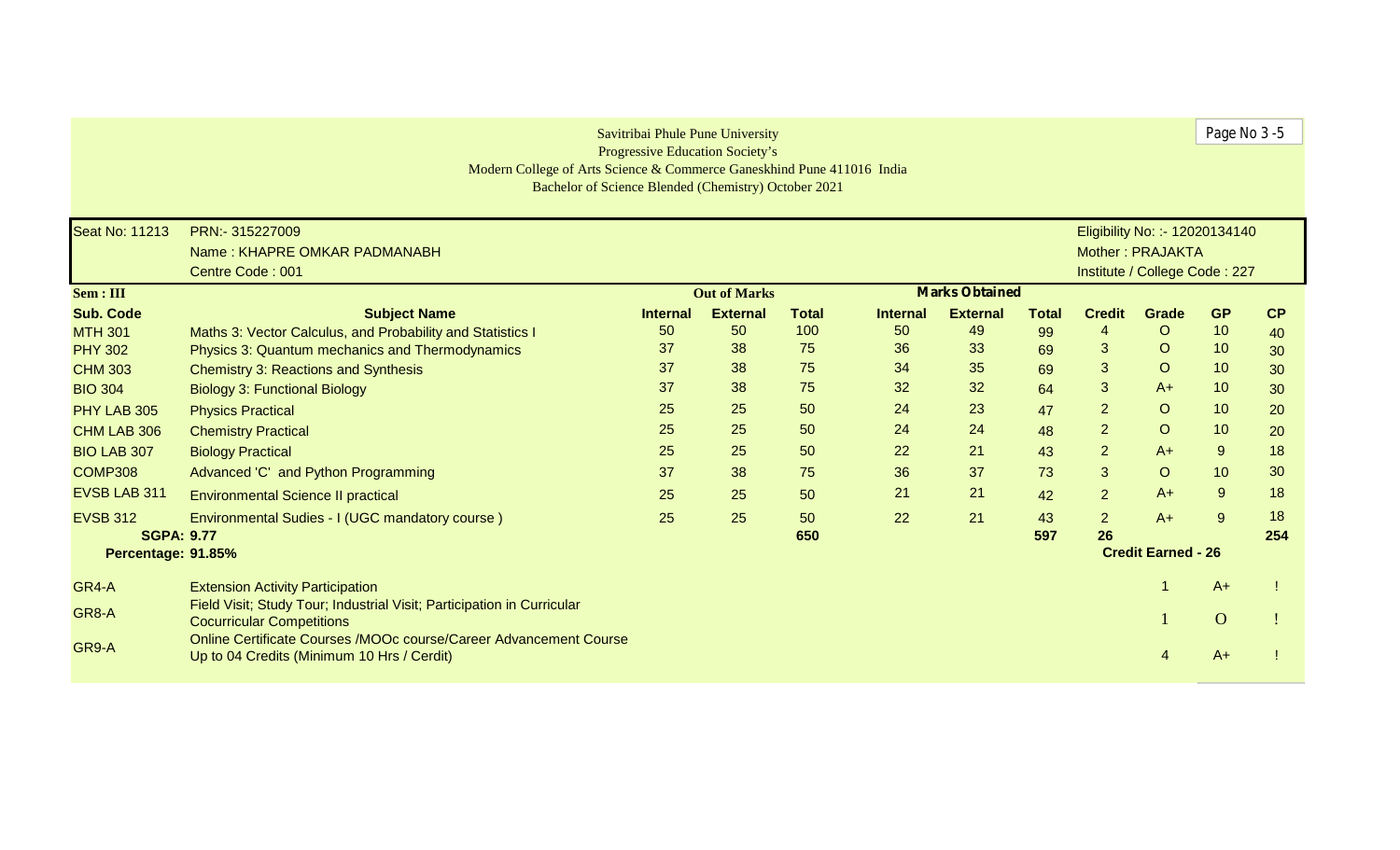| Savitribai Phule Pune University |                                                                                                            |                                              |                 |              |                 |                 |              |                |                                | Page No 4 -5     |           |
|----------------------------------|------------------------------------------------------------------------------------------------------------|----------------------------------------------|-----------------|--------------|-----------------|-----------------|--------------|----------------|--------------------------------|------------------|-----------|
|                                  |                                                                                                            | <b>Progressive Education Society's</b>       |                 |              |                 |                 |              |                |                                |                  |           |
|                                  | Modern College of Arts Science & Commerce Ganeskhind Pune 411016 India                                     |                                              |                 |              |                 |                 |              |                |                                |                  |           |
|                                  | Bachelor of Science Blended (Chemistry) October 2021                                                       |                                              |                 |              |                 |                 |              |                |                                |                  |           |
| Seat No:-11214                   | PRN:- 3152270010                                                                                           |                                              |                 |              |                 |                 |              |                | Eligibility No: :- 12020134144 |                  |           |
|                                  | Name: KHARADE PURVA DIPAK                                                                                  |                                              |                 |              |                 |                 |              | Mother: VARSHA |                                |                  |           |
|                                  | Centre Code: 001                                                                                           |                                              |                 |              |                 |                 |              |                | Institute / College Code: 227  |                  |           |
| Sem: III                         |                                                                                                            | <b>Marks Obtained</b><br><b>Out of Marks</b> |                 |              |                 |                 |              |                |                                |                  |           |
| <b>Sub. Code</b>                 | <b>Subject Name</b>                                                                                        | <b>Internal</b>                              | <b>External</b> | <b>Total</b> | <b>Internal</b> | <b>External</b> | <b>Total</b> | <b>Credit</b>  | Grade                          | <b>GP</b>        | <b>CP</b> |
| <b>MTH 301</b>                   | Maths 3: Vector Calculus, and Probability and Statistics I                                                 | 50                                           | 50              | 100          | 43              | 35              | 78           | $\overline{4}$ | $\mathsf{A}$                   | 8                | 32        |
| <b>PHY 302</b>                   | Physics 3: Quantum mechanics and Thermodynamics                                                            | 37                                           | 38              | 75           | 37              | 35              | 72           | 3              | $\circ$                        | 10               | 30        |
| <b>CHM 303</b>                   | <b>Chemistry 3: Reactions and Synthesis</b>                                                                | 37                                           | 38              | 75           | 32              | 29              | 61           | $\mathbf{3}$   | $A+$                           | 9                | 27        |
| <b>BIO 304</b>                   | <b>Biology 3: Functional Biology</b>                                                                       | 37                                           | 38              | 75           | 27              | 27              | 54           | $\mathsf 3$    | $\overline{A}$                 | $\bf 8$          | 24        |
| PHY LAB 305                      | <b>Physics Practical</b>                                                                                   | 25                                           | 25              | 50           | 22              | 21              | 43           | $\overline{2}$ | $A+$                           | $\boldsymbol{9}$ | 18        |
| CHM LAB 306                      | <b>Chemistry Practical</b>                                                                                 | 25                                           | 25              | 50           | 22              | 23              | 45           | $\overline{2}$ | $\circ$                        | 10               | 20        |
| <b>BIO LAB 307</b>               | <b>Biology Practical</b>                                                                                   | 25                                           | 25              | 50           | 18              | 17              | 35           | $\overline{2}$ | $\mathsf{A}$                   | 8                | 16        |
| <b>MICRO 308</b>                 | Medicinal Microbiology and Fermentation Technology                                                         | 37                                           | 38              | 75           | 27              | 29              | 56           | $\overline{3}$ | $\mathsf{A}$                   | 8                | 24        |
| EVSB LAB 311                     | <b>Environmental Science II practical</b>                                                                  | 25                                           | 25              | 50           | 22              | 18              | 40           | $\overline{2}$ | $A+$                           | $9\,$            | 18        |
| <b>EVSB 312</b>                  | Environmental Sudies - I (UGC mandatory course)                                                            | 25                                           | 25              | 50           | 22              | 17              | 39           | 2              | $\overline{A}$                 | 8                | 16        |
| <b>SGPA: 8.65</b>                |                                                                                                            |                                              |                 | 650          |                 |                 | 523          | 26             |                                |                  | 225       |
| Percentage: 80.46%               | <b>Credit Earned - 26</b>                                                                                  |                                              |                 |              |                 |                 |              |                |                                |                  |           |
| GR4-A                            | <b>Extension Activity Participation</b>                                                                    |                                              |                 |              |                 |                 |              |                | $A+$                           |                  |           |
| GR7-A                            | <b>Scientific Survey; Social Survey</b>                                                                    |                                              |                 |              |                 |                 |              |                | $A+$                           |                  |           |
| GR8-A                            | Field Visit; Study Tour; Industrial Visit; Participation in Curricular<br><b>Cocurricular Competitions</b> |                                              |                 |              |                 |                 |              |                | $\circ$                        |                  |           |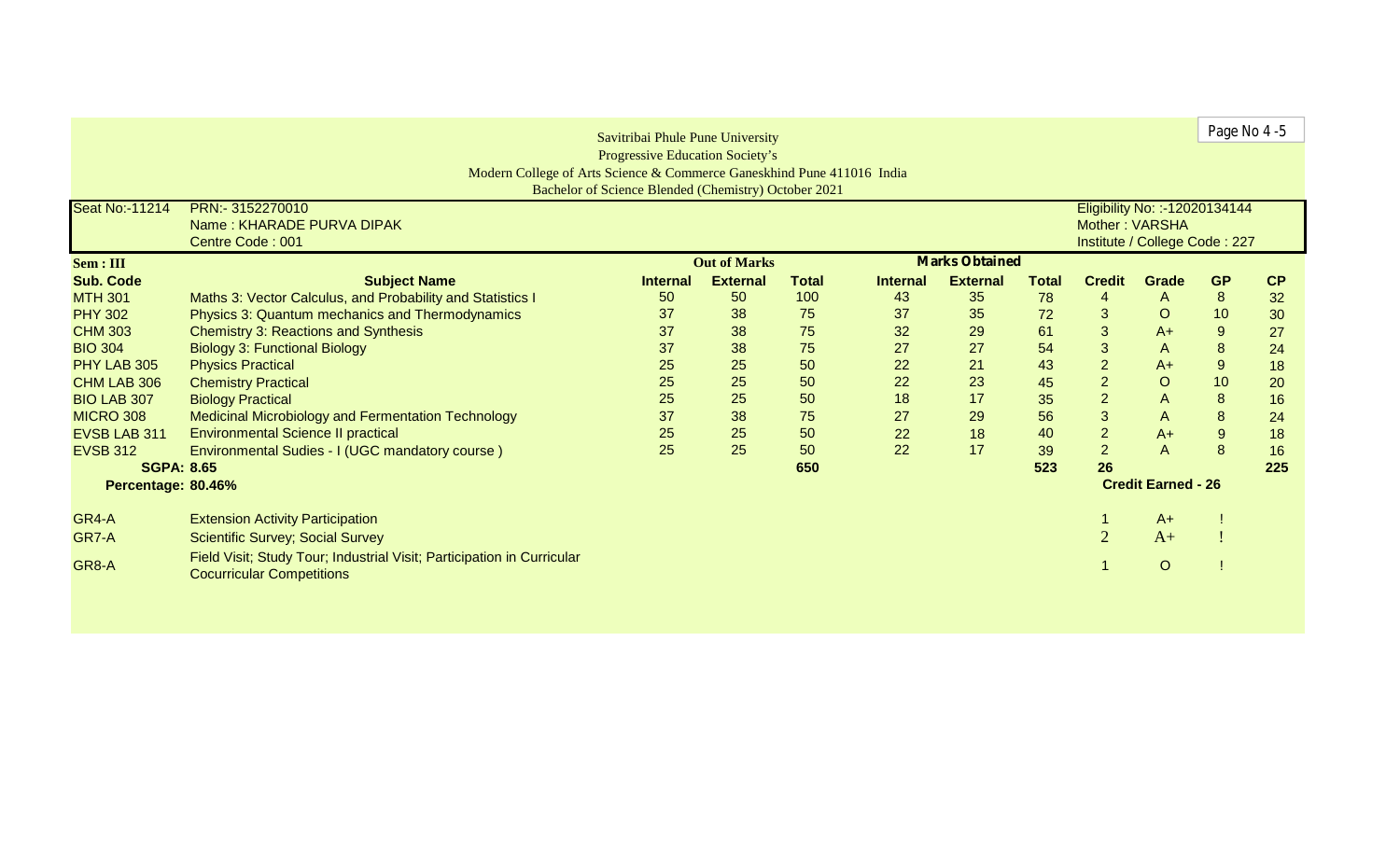| Savitribai Phule Pune University<br><b>Progressive Education Society's</b><br>Modern College of Arts Science & Commerce Ganeskhind Pune 411016 India |                                                                                                            |                 |                     |              |                 |                       |              |                 |                                | Page No 5 -5   |     |
|------------------------------------------------------------------------------------------------------------------------------------------------------|------------------------------------------------------------------------------------------------------------|-----------------|---------------------|--------------|-----------------|-----------------------|--------------|-----------------|--------------------------------|----------------|-----|
|                                                                                                                                                      | Bachelor of Science Blended (Chemistry) October 2021                                                       |                 |                     |              |                 |                       |              |                 |                                |                |     |
| <b>Seat No: 11215</b>                                                                                                                                | PRN:- 3152270011                                                                                           |                 |                     |              |                 |                       |              |                 | Eligibility No: :- 12020134142 |                |     |
|                                                                                                                                                      | Name: TAMBE SAMIKSHA MAHADEO<br>Centre Code: 001                                                           |                 |                     |              |                 |                       |              | Mother: SUREKHA | Institute / College Code: 227  |                |     |
| Sem : III                                                                                                                                            |                                                                                                            |                 | <b>Out of Marks</b> |              |                 | <b>Marks Obtained</b> |              |                 |                                |                |     |
| <b>Sub. Code</b>                                                                                                                                     | <b>Subject Name</b>                                                                                        | <b>Internal</b> | <b>External</b>     | <b>Total</b> | <b>Internal</b> | <b>External</b>       | <b>Total</b> | <b>Credit</b>   | Grade                          | <b>GP</b>      | CP  |
| <b>MTH 301</b>                                                                                                                                       | Maths 3: Vector Calculus, and Probability and Statistics I                                                 | 50              | 50                  | 100          | 36              | 44                    | 80           | $\overline{4}$  | $A+$                           | 9              | 36  |
| <b>PHY 302</b>                                                                                                                                       | Physics 3: Quantum mechanics and Thermodynamics                                                            | 37              | 38                  | 75           | 36              | 30                    | 66           | 3               | $\mathsf{A}$                   | 8              | 24  |
| <b>CHM 303</b>                                                                                                                                       | <b>Chemistry 3: Reactions and Synthesis</b>                                                                | 37              | 38                  | 75           | 30              | 27                    | 57           | 3               | $\mathsf{A}$                   | 8              | 24  |
| <b>BIO 304</b>                                                                                                                                       | <b>Biology 3: Functional Biology</b>                                                                       | 37              | 38                  | 75           | 27              | 27                    | 54           | 3               | $\mathsf{A}$                   | 8              | 24  |
| PHY LAB 305                                                                                                                                          | <b>Physics Practical</b>                                                                                   | 25              | 25                  | 50           | 22              | 19                    | 41           | $\overline{2}$  | $A+$                           | $\overline{9}$ | 18  |
| CHM LAB 306                                                                                                                                          | <b>Chemistry Practical</b>                                                                                 | 25              | 25                  | 50           | 22              | 22                    | 44           | $\overline{2}$  | $A+$                           | $\overline{9}$ | 18  |
| <b>BIO LAB 307</b>                                                                                                                                   | <b>Biology Practical</b>                                                                                   | 25              | 25                  | 50           | 16              | 15                    | 31           | $\overline{2}$  | $\mathsf{A}$                   | 8              | 16  |
| <b>MICRO 308</b>                                                                                                                                     | <b>Medicinal Microbiology and Fermentation Technology</b>                                                  | 37              | 38                  | 75           | 30              | 28                    | 58           | 3               | $\mathsf{A}$                   | $\overline{7}$ | 21  |
| EVSB LAB 311                                                                                                                                         | <b>Environmental Science II practical</b>                                                                  | 25              | 25                  | 50           | 24              | 18                    | 42           | $\overline{2}$  | $A+$                           | 8              | 16  |
| <b>EVSB 312</b>                                                                                                                                      | Environmental Sudies - I (UGC mandatory course)                                                            | 25              | 25                  | 50           | 23              | 18                    | 41           | $\overline{2}$  | $A+$                           | 8              | 16  |
| <b>SGPA: 8.19</b>                                                                                                                                    |                                                                                                            |                 |                     | 650          |                 |                       | 514          | 26              |                                |                | 213 |
|                                                                                                                                                      | Percentage: 79.08%                                                                                         |                 |                     |              |                 |                       |              |                 | <b>Credit Earned - 26</b>      |                |     |
| GR4-A                                                                                                                                                | <b>Extension Activity Participation</b>                                                                    |                 |                     |              |                 |                       |              |                 | $A+$                           |                |     |
| GR7-A                                                                                                                                                | <b>Scientific Survey; Social Survey</b>                                                                    |                 |                     |              |                 |                       |              | $\mathfrak{D}$  | $A+$                           |                |     |
| GR8-A                                                                                                                                                | Field Visit; Study Tour; Industrial Visit; Participation in Curricular<br><b>Cocurricular Competitions</b> |                 |                     |              |                 |                       |              |                 | $\circ$                        |                |     |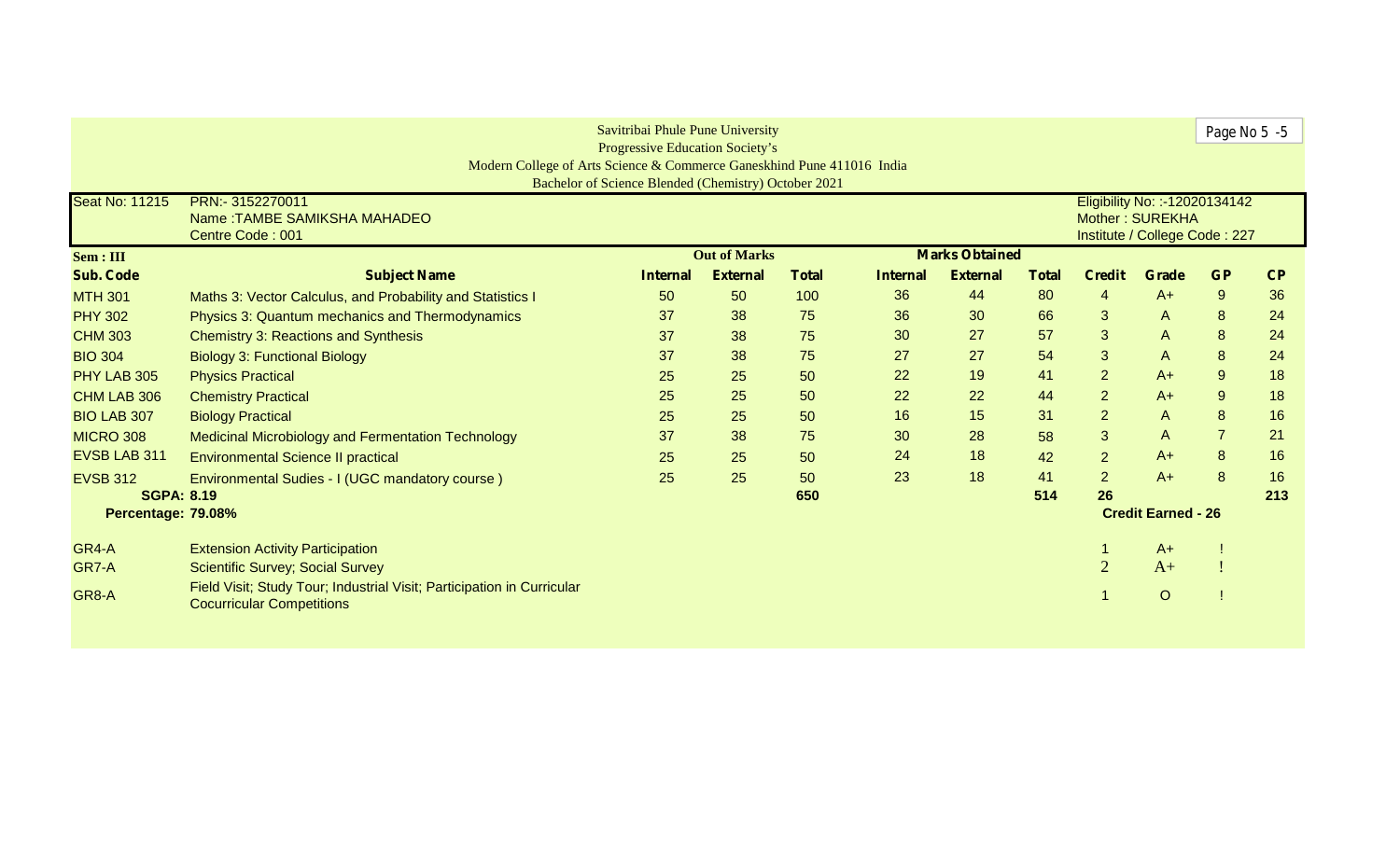|                  |                                                                        | Savitribai Phule Pune University                     |                     |              |                 |                       |              |                                                  |                | Page No 1-5      |          |
|------------------|------------------------------------------------------------------------|------------------------------------------------------|---------------------|--------------|-----------------|-----------------------|--------------|--------------------------------------------------|----------------|------------------|----------|
|                  | Modern College of Arts Science & Commerce Ganeskhind Pune 411016 India | <b>Progressive Education Society's</b>               |                     |              |                 |                       |              |                                                  |                |                  |          |
|                  |                                                                        | Bachelor of Science Blended (Chemistry) October 2021 |                     |              |                 |                       |              |                                                  |                |                  |          |
|                  |                                                                        |                                                      |                     |              |                 |                       |              |                                                  |                |                  |          |
| Seat No:- 11221  | PRN:-315227001<br>Name: ATKAR MADHAVI BANDU                            |                                                      |                     |              |                 |                       |              | Eligibility No :- 12019146996<br>Mother: PALLAVI |                |                  |          |
|                  | Centre Code: 001                                                       |                                                      |                     |              |                 |                       |              | Institute / College Code: 227                    |                |                  |          |
| Sem : V          |                                                                        |                                                      | <b>Out of Marks</b> |              |                 | <b>Marks Obtained</b> |              |                                                  |                |                  |          |
| <b>Sub. Code</b> | <b>Subject Name</b>                                                    | <b>Internal</b>                                      | <b>External</b>     | <b>Total</b> | <b>Internal</b> | <b>External</b>       | <b>Total</b> | <b>Credit</b>                                    | <b>Grade</b>   | <b>GP</b>        | $\bf CP$ |
| <b>CHM501</b>    | <b>Chemical Kinetics, Thermodynamics &amp; Quantum Chemistry</b>       | 37                                                   | 38                  | 75           | 29              | 26                    | 55           | 3                                                | A              | 8                | 24       |
| <b>CHM502</b>    | <b>Catalysis and Industrial Process</b>                                | 37                                                   | 38                  | 75           | 26              | 30                    | 56           | 3                                                | $\mathsf{A}$   | $\boldsymbol{8}$ | 24       |
| <b>CHM503</b>    | Design and Synthesis of Organic Molecules                              | 37                                                   | 38                  | 75           | 26              | 21                    | 47           | 3                                                | $B+$           |                  | 21       |
| <b>CHM504</b>    | Introduction to Analytical Chemistry                                   | 37                                                   | 38                  | 75           | 27              | 29                    | 56           | 3                                                | A              | 8                | 24       |
| <b>CH511(A)</b>  | <b>Environmental Chemistry</b>                                         | 25                                                   | 25                  | 50           | 20              | 19                    | 39           | $\overline{2}$                                   | $\mathsf{A}$   | $\boldsymbol{8}$ | 16       |
| <b>CHM506</b>    | Introduction to Forensic Science                                       | 25                                                   | 25                  | 50           | 18              | 22                    | 40           | $\overline{2}$                                   | $A+$           | $\overline{9}$   | 18       |
| <b>CHM507</b>    | Physical/Analytical -LAB                                               | 25                                                   | 25                  | 50           | 20              | 21                    | 41           | $\overline{2}$                                   | $A+$           | 9                | 18       |
| <b>CHM508</b>    | Inorganic/Organic-LAB                                                  | 25                                                   | 25                  | 50           | 20              | 18                    | 38           | $\overline{2}$                                   | $\overline{A}$ | 8                | 16       |
| <b>CHM509</b>    | <b>Project/Dissertation</b>                                            | 25                                                   | 25                  | 50           | 22              | 20                    | 42           | $\overline{2}$                                   | $A+$           | $\overline{9}$   | 18       |
| <b>SGPA</b>      | 8.14                                                                   |                                                      |                     | 550          |                 |                       | 414          | 22                                               |                |                  | 179      |
| Percentage:      | <b>Credit Earned - 22</b><br>75.27%                                    |                                                      |                     |              |                 |                       |              |                                                  |                |                  |          |
| 12999            | Democracy, Elections and Governance                                    |                                                      |                     |              |                 |                       |              | 2                                                | $\circ$        |                  |          |
| GR4-A            | <b>Extention Activity Participation</b>                                |                                                      |                     |              |                 |                       |              |                                                  | $\circ$        |                  |          |
| GR7-A            | <b>Scientific Survey, Social Survey</b>                                |                                                      |                     |              |                 |                       |              | $\overline{2}$                                   | $A+$           |                  |          |
|                  |                                                                        |                                                      |                     |              |                 |                       |              |                                                  |                |                  |          |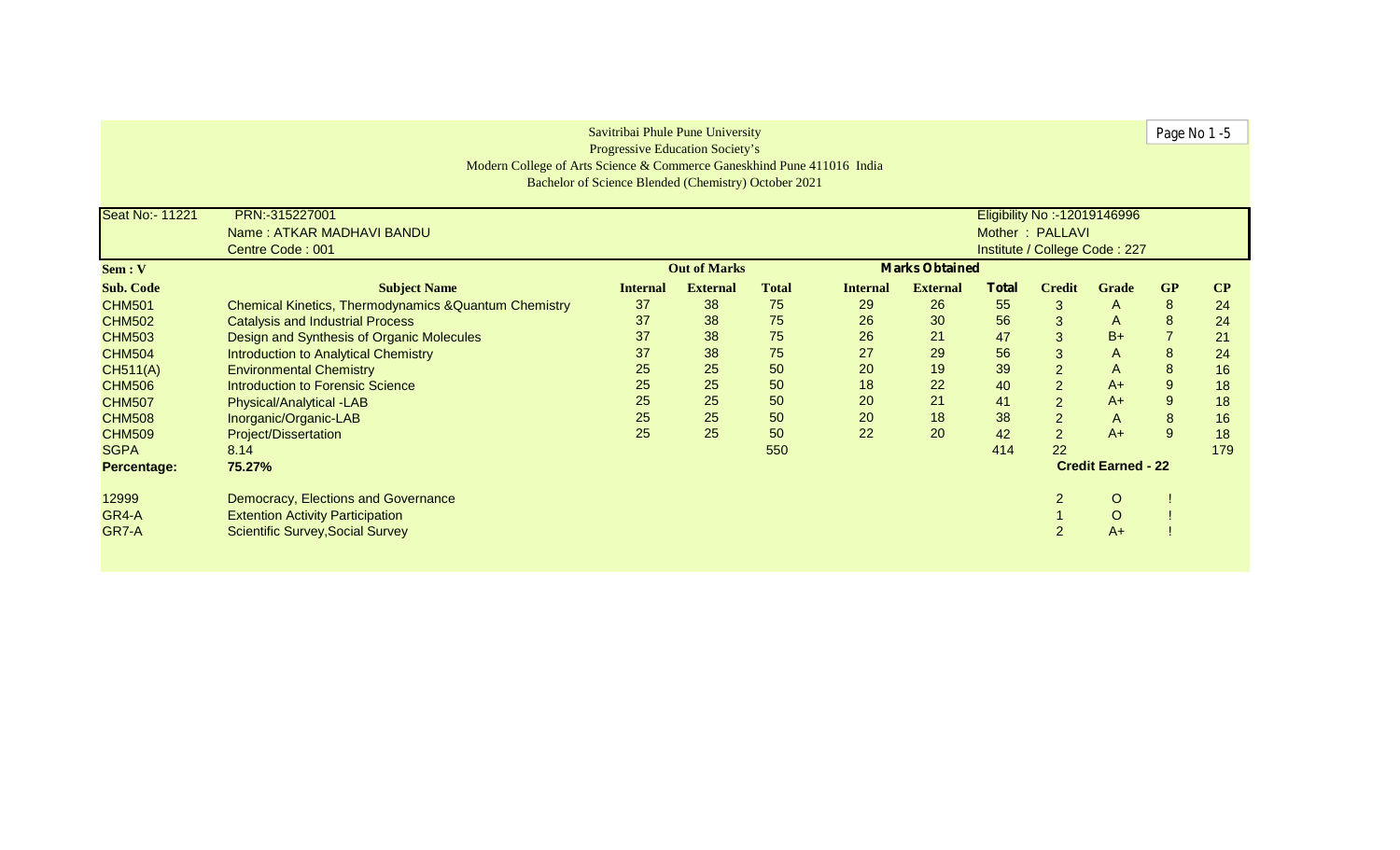| Savitribai Phule Pune University<br>Progressive Education Society's |                                                                        |                 |                     |              |                 |                       |              |                |                               |                | Page No 2 -5 |
|---------------------------------------------------------------------|------------------------------------------------------------------------|-----------------|---------------------|--------------|-----------------|-----------------------|--------------|----------------|-------------------------------|----------------|--------------|
|                                                                     |                                                                        |                 |                     |              |                 |                       |              |                |                               |                |              |
|                                                                     | Modern College of Arts Science & Commerce Ganeskhind Pune 411016 India |                 |                     |              |                 |                       |              |                |                               |                |              |
|                                                                     | Bachelor of Science Blended (Chemistry) October 2021                   |                 |                     |              |                 |                       |              |                |                               |                |              |
| <b>Seat No:-11222</b>                                               | PRN: 315227003                                                         |                 |                     |              |                 |                       |              |                | Eligibility No :- 12019260093 |                |              |
|                                                                     | Name: KAJAREKAR PALLAVI                                                |                 |                     |              |                 |                       |              |                | Mother: VAISHALI              |                |              |
|                                                                     | Centre Code: 001                                                       |                 |                     |              |                 |                       |              |                | Institute / College Code: 227 |                |              |
| Sem: V                                                              |                                                                        |                 | <b>Out of Marks</b> |              |                 | <b>Marks Obtained</b> |              |                |                               |                |              |
| <b>Sub. Code</b>                                                    | <b>Subject Name</b>                                                    | <b>Internal</b> | <b>External</b>     | <b>Total</b> | <b>Internal</b> | <b>External</b>       | <b>Total</b> | <b>Credit</b>  | Grade                         | <b>GP</b>      | $\bf CP$     |
| <b>CHM501</b>                                                       | Chemical Kinetics, Thermodynamics & Quantum Chemistry                  | 37              | 38                  | 75           | 33              | 34                    | 67           | 3              | $A+$                          | $\overline{9}$ | 27           |
| <b>CHM502</b>                                                       | <b>Catalysis and Industrial Process</b>                                | 37              | 38                  | 75           | 29              | 30                    | 59           | 3              | $A+$                          | 9              | 27           |
| <b>CHM503</b>                                                       | Design and Synthesis of Organic Molecules                              | 37              | 38                  | 75           | 33              | 35                    | 68           | 3              | $A+$                          | $9$            | 27           |
| <b>CHM504</b>                                                       | Introduction to Analytical Chemistry                                   | 37              | 38                  | 75           | 27              | 30                    | 57           | 3              | $\circ$                       | 10             | 30           |
| <b>PHY356</b>                                                       | Introduction to Astronomy and Astrophysics-I                           | 25              | 25                  | 50           | 19              | 22                    | 41           | $\overline{2}$ | $\circ$                       | 10             | 20           |
| <b>CHM506</b>                                                       | Introduction to Forensic Science                                       | 25              | 25                  | 50           | 19              | 22                    | 41           | $\overline{2}$ | $A+$                          | $9\,$          | 18           |
| <b>CHM507</b>                                                       | Physical/Analytical -LAB                                               | 25              | 25                  | 50           | 22              | 23                    | 45           | $\overline{2}$ | $\circ$                       | 10             | 20           |
| <b>CHM508</b>                                                       | Inorganic/Organic-LAB                                                  | 25              | 25                  | 50           | 23              | 22                    | 45           | $\overline{2}$ | $\circ$                       | 10             | 20           |
| <b>CHM509</b>                                                       | Project/Dissertation                                                   | 25              | 25                  | 50           | 23              | 22                    | 45           | $\overline{2}$ | $\overline{O}$                | 10             | 20           |
| <b>SGPA</b>                                                         | 9.50                                                                   |                 |                     | 550          |                 |                       | 468          | 22             |                               |                | 209          |
| Percentage:                                                         | <b>Credit Earned - 22</b><br>85.09%                                    |                 |                     |              |                 |                       |              |                |                               |                |              |
| 12999                                                               | Democracy, Elections and Governance                                    |                 |                     |              |                 |                       |              | $\overline{c}$ | $\circ$                       |                |              |
| GR4-A                                                               | <b>Extension Activity Participation</b>                                |                 |                     |              |                 |                       |              |                | $\circ$                       |                |              |
| GR6-A                                                               | Participation in Summer School/Programme; Short Term Course            |                 |                     |              |                 |                       |              | 3              | $\circ$                       |                |              |
|                                                                     |                                                                        |                 |                     |              |                 |                       |              |                |                               |                |              |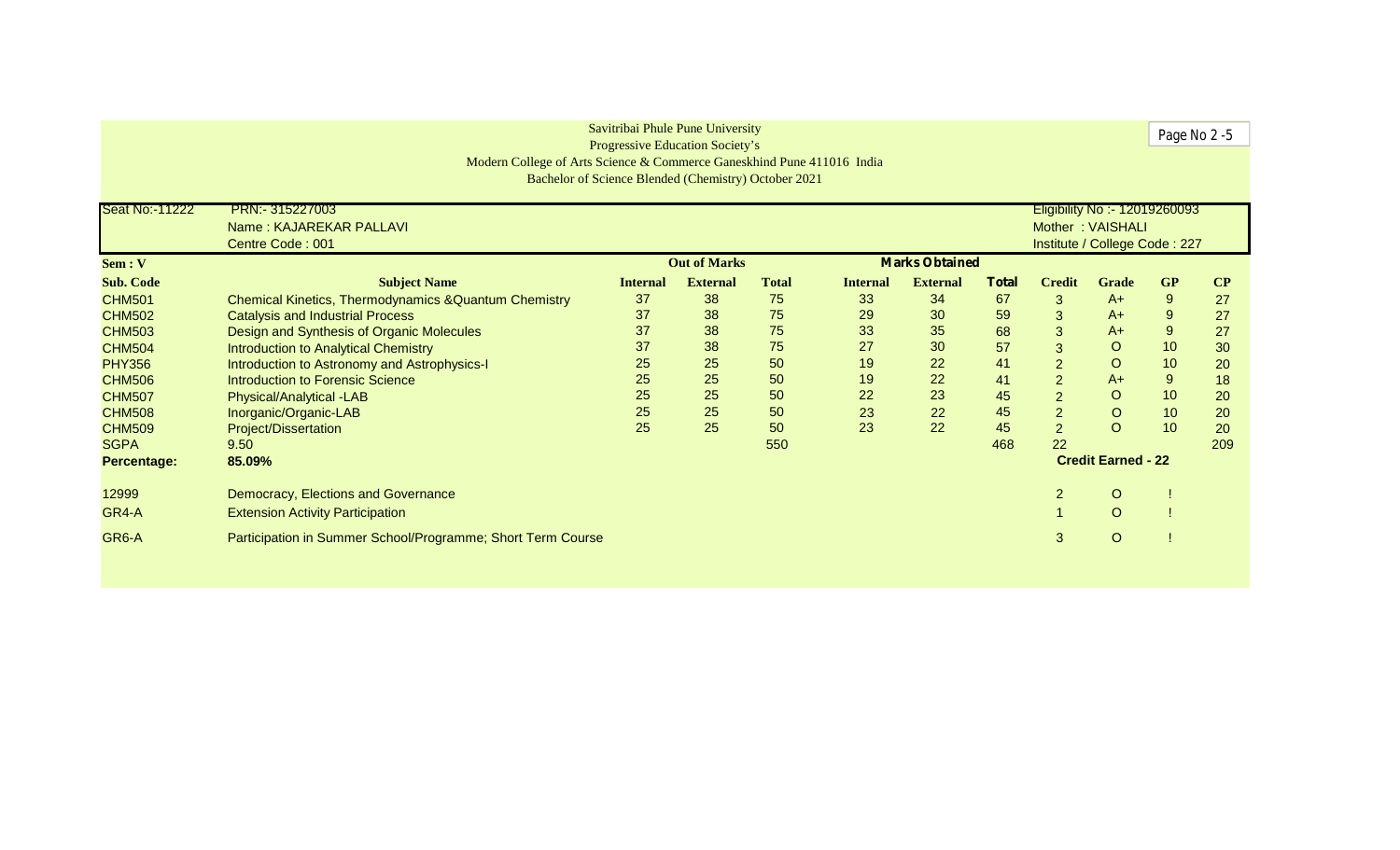| Savitribai Phule Pune University<br>Page No 3 -5<br><b>Progressive Education Society's</b> |                                                                        |                 |                     |              |                 |                       |              |                |                               |                           |          |
|--------------------------------------------------------------------------------------------|------------------------------------------------------------------------|-----------------|---------------------|--------------|-----------------|-----------------------|--------------|----------------|-------------------------------|---------------------------|----------|
|                                                                                            | Modern College of Arts Science & Commerce Ganeskhind Pune 411016 India |                 |                     |              |                 |                       |              |                |                               |                           |          |
|                                                                                            | Bachelor of Science Blended (Chemistry) October 2021                   |                 |                     |              |                 |                       |              |                |                               |                           |          |
| Seat No:- 11223                                                                            | PRN:- 315227004                                                        |                 |                     |              |                 |                       |              |                | Eligibility No :- 12019146997 |                           |          |
|                                                                                            | Name: KULKARNI SHRIJEET GIRISH                                         |                 |                     |              |                 |                       |              | Mother: VIDYA  |                               |                           |          |
|                                                                                            | Centre Code: 001                                                       |                 |                     |              |                 |                       |              |                | Institute / College Code: 227 |                           |          |
| Sem: V                                                                                     |                                                                        |                 | <b>Out of Marks</b> |              |                 | <b>Marks Obtained</b> |              |                |                               |                           |          |
| <b>Sub. Code</b>                                                                           | <b>Subject Name</b>                                                    | <b>Internal</b> | <b>External</b>     | <b>Total</b> | <b>Internal</b> | <b>External</b>       | <b>Total</b> | <b>Credit</b>  | <b>Grade</b>                  | <b>GP</b>                 | $\bf CP$ |
| <b>CHM501</b>                                                                              | Chemical Kinetics, Thermodynamics & Quantum Chemistry                  | 37              | 38                  | 75           | 31              | 30                    | 61           | 3              | $A+$                          | 9                         | 27       |
| <b>CHM502</b>                                                                              | <b>Catalysis and Industrial Process</b>                                | 37              | 38                  | 75           | 22              | 28                    | 50           | 3              | $B+$                          |                           | 21       |
| <b>CHM503</b>                                                                              | Design and Synthesis of Organic Molecules                              | 37              | 38                  | 75           | 27              | 23                    | 50           | 3              | $B+$                          |                           | 21       |
| <b>CHM504</b>                                                                              | Introduction to Analytical Chemistry                                   | 37              | 38                  | 75           | 27              | 28                    | 55           | 3              | A                             | 8                         | 24       |
| <b>PHY356</b>                                                                              | Introduction to Astronomy and Astrophysics-I                           | 25              | 25                  | 50           | 20              | 22                    | 42           | $\overline{2}$ | $A+$                          | 9                         | 18       |
| <b>CHM506</b>                                                                              | Introduction to Forensic Science                                       | 25              | 25                  | 50           | 19              | 21                    | 40           | $\overline{2}$ | $A+$                          | 9                         | 18       |
| <b>CHM507</b>                                                                              | Physical/Analytical -LAB                                               | 25              | 25                  | 50           | 21              | 22                    | 43           | $\overline{2}$ | $A+$                          | $\boldsymbol{9}$          | 18       |
| <b>CHM508</b>                                                                              | Inorganic/Organic-LAB                                                  | 25              | 25                  | 50           | 21              | 20                    | 41           | $\overline{2}$ | $A+$                          | 9                         | 18       |
| <b>CHM509</b>                                                                              | <b>Project/Dissertation</b>                                            | 25              | 25                  | 50           | 23              | 22                    | 45           | $\overline{2}$ | $\circ$                       | 10                        | 20       |
| <b>SGPA</b>                                                                                | 8.41                                                                   |                 |                     | 550          |                 |                       | 427          | 22             |                               |                           | 185      |
| Percentage:                                                                                | 76.73%                                                                 |                 |                     |              |                 |                       |              |                |                               | <b>Credit Earned - 22</b> |          |
| 12999                                                                                      | Democracy, Elections and Governance                                    |                 |                     |              |                 |                       |              | 2              | $\circ$                       |                           |          |
| GR4-A                                                                                      | <b>Extension Activity Participation</b>                                |                 |                     |              |                 |                       |              |                | $\circ$                       |                           |          |
| GR6-A                                                                                      | Participation in Summer School/Programme; Short Term Course            |                 |                     |              |                 |                       |              | 3              | $\circ$                       |                           |          |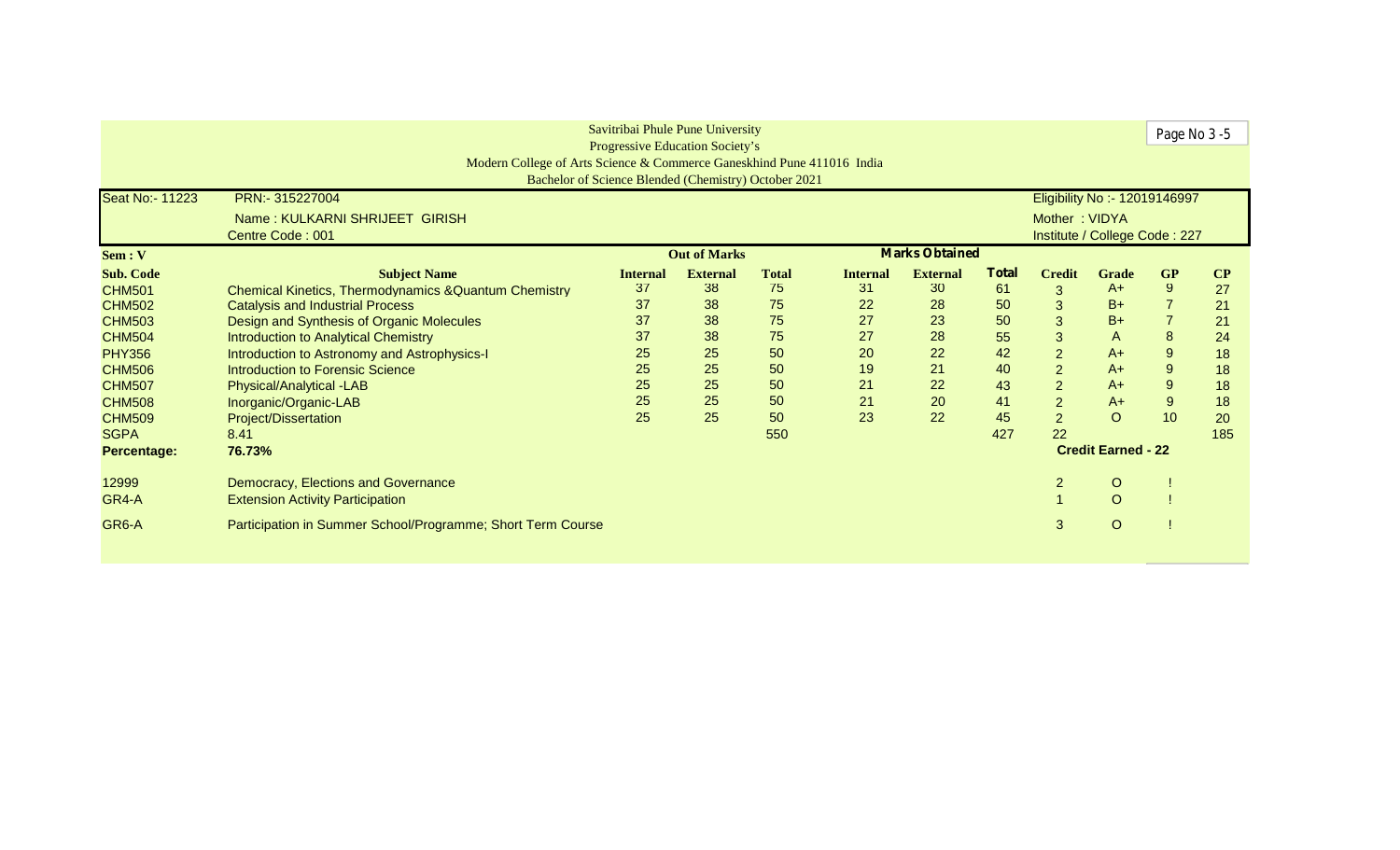| Page No 4-5<br>Savitribai Phule Pune University |                                                                        |                                                      |                     |                               |                 |                       |              |                |                               |                  |          |  |
|-------------------------------------------------|------------------------------------------------------------------------|------------------------------------------------------|---------------------|-------------------------------|-----------------|-----------------------|--------------|----------------|-------------------------------|------------------|----------|--|
|                                                 |                                                                        | <b>Progressive Education Society's</b>               |                     |                               |                 |                       |              |                |                               |                  |          |  |
|                                                 | Modern College of Arts Science & Commerce Ganeskhind Pune 411016 India |                                                      |                     |                               |                 |                       |              |                |                               |                  |          |  |
|                                                 |                                                                        | Bachelor of Science Blended (Chemistry) October 2021 |                     |                               |                 |                       |              |                |                               |                  |          |  |
| Seat No:- 11224                                 | PRN:- 315227005                                                        |                                                      |                     |                               |                 |                       |              |                | Eligibility No :- 12019260092 |                  |          |  |
|                                                 |                                                                        |                                                      |                     |                               |                 |                       |              |                | Mother: BIDHUTIMA             |                  |          |  |
|                                                 | Name: SHRIVASTAVA ISHA SANTOSH                                         |                                                      |                     |                               |                 |                       |              |                |                               |                  |          |  |
|                                                 | Centre Code: 001                                                       |                                                      |                     | Institute / College Code: 227 |                 |                       |              |                |                               |                  |          |  |
| Sem: V                                          |                                                                        |                                                      | <b>Out of Marks</b> |                               |                 | <b>Marks Obtained</b> |              |                |                               |                  |          |  |
| <b>Sub. Code</b>                                | <b>Subject Name</b>                                                    | <b>Internal</b>                                      | <b>External</b>     | <b>Total</b>                  | <b>Internal</b> | <b>External</b>       | <b>Total</b> | <b>Credit</b>  | <b>Grade</b>                  | <b>GP</b>        | $\bf CP$ |  |
| <b>CHM501</b>                                   | <b>Chemical Kinetics, Thermodynamics &amp; Quantum Chemistry</b>       | 37                                                   | 38                  | 75                            | 30              | 27                    | 57           | 3              | A                             | 8                | 24       |  |
| <b>CHM502</b>                                   | <b>Catalysis and Industrial Process</b>                                | 37                                                   | 38                  | 75                            | 23              | 30                    | 53           | 3              | A                             | 8                | 24       |  |
| <b>CHM503</b>                                   | Design and Synthesis of Organic Molecules                              | 37                                                   | 38                  | 75                            | 29              | 24                    | 53           | 3              | A                             | 8                | 24       |  |
| <b>CHM504</b>                                   | <b>Introduction to Analytical Chemistry</b>                            | 37                                                   | 38                  | 75                            | 27              | 29                    | 56           | 3              | $\overline{A}$                | 8                | 24       |  |
| <b>PHY356</b>                                   | Introduction to Astronomy and Astrophysics-I                           | 25                                                   | 25                  | 50                            | 19              | 24                    | 43           | $\overline{a}$ | $A+$                          | 9                | 18       |  |
| <b>CHM506</b>                                   | <b>Introduction to Forensic Science</b>                                | 25                                                   | 25                  | 50                            | 18              | 23                    | 41           | $\overline{2}$ | $A+$                          | 9                | 18       |  |
| <b>CHM507</b>                                   | Physical/Analytical -LAB                                               | 25                                                   | 25                  | 50                            | 21              | 20                    | 41           | $\overline{2}$ | $A+$                          | $\boldsymbol{9}$ | 18       |  |
| <b>CHM508</b>                                   | Inorganic/Organic-LAB                                                  | 25                                                   | 25                  | 50                            | 21              | 19                    | 40           | $\overline{2}$ | $A+$                          | 9                | 18       |  |
| <b>CHM509</b>                                   | <b>Project/Dissertation</b>                                            | 25                                                   | 25                  | 50                            | 21              | 20                    | 41           | $\overline{2}$ | $A+$                          | 9                | 18       |  |
| <b>SGPA</b>                                     | 8.45                                                                   |                                                      |                     | 550                           |                 |                       | 425          | 22             |                               |                  | 186      |  |
| Percentage:                                     | 77.27%                                                                 | <b>Credit Earned - 22</b>                            |                     |                               |                 |                       |              |                |                               |                  |          |  |
| 12999                                           | Democracy, Elections and Governance                                    |                                                      |                     |                               |                 |                       |              | 2              | $\circ$                       |                  |          |  |
| GR4-A                                           | <b>Extension Activity Participation</b>                                |                                                      |                     |                               |                 |                       |              |                | $\circ$                       |                  |          |  |
| GR7-A                                           | <b>Scientific Survey; Social Survey</b>                                |                                                      |                     |                               |                 |                       |              | $\overline{2}$ | $A+$                          |                  |          |  |
|                                                 |                                                                        |                                                      |                     |                               |                 |                       |              |                |                               |                  |          |  |